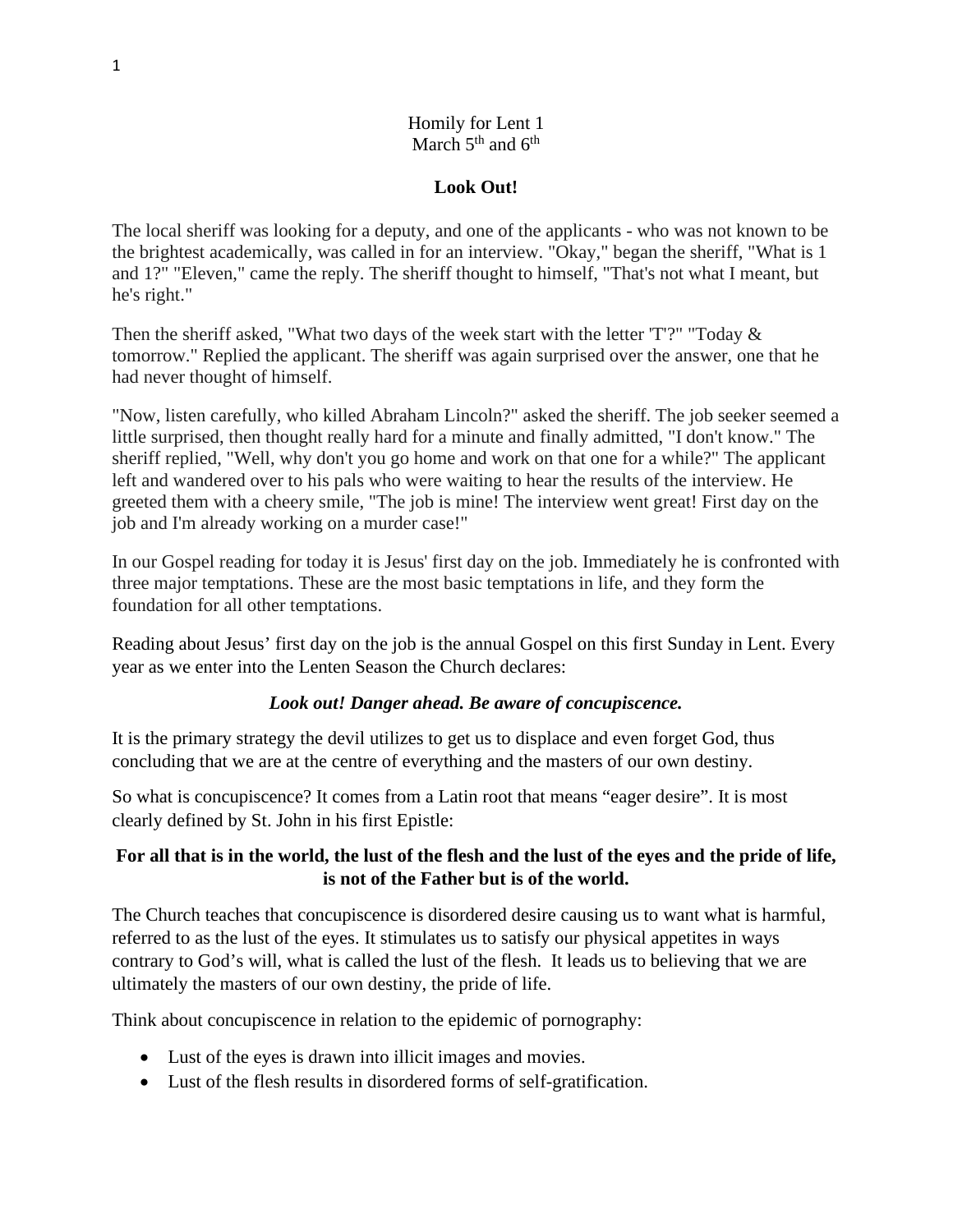• Pride of life occurs as the people on the screens are objectified so that it results in real life scenarios where women are dominated by men through the abuse of power.

Remember how the serpent used this three- fold strategy in Genesis 3?

"So when the woman saw that the tree was good for food **(lust of the flesh)** and that it was a delight to the eyes **(lust of the eyes)**, and that the tree was to be desired to make one wise **(the pride of life),** she ate it and her husband ate it.

And we know how that meal ended. They did not live happily ever after and had more than just indigestion. The strategy of the devil was successful.

Now think of all of this in relation to the Gospel for today. It again shows the devil's age old strategy of concupiscence. The devil attempts to get Jesus to turn the stones into bread and thus satisfy the lust of the flesh. Jesus answers by quoting the Book of Deuteronomy.

#### *One does not live by bread alone*

Next, he shows him all the kingdoms of the world, the lust of the eyes, and promises Jesus authority over them. The only condition,

#### *If you, then, will worship me, it will all be yours.*

Jesus is having none of it. Again, he counters the devil by quoting another passage from Deuteronomy.

## *Worship the Lord your God, and serve only him.'*

Now the devil, who is a persistent pest, decides to throw Jesus a curve ball. He quotes scripture for the first time, a portion of today's appointed Psalm 91.

### *"If you are the Son of God, throw yourself down from here, 10 for it is written, 'He will command his angels concerning you, to protect you,' 11and 'On their hands they will bear you up, so that you will not dash your foot against a stone.'*

Again, Jesus say "unt-ah" I am not playing your game Satan. Nor am I placing myself at the centre of the Temple by falling down from its highest point. – what a spectacle that would be. The pride of life writ large. For a third time Jesus quotes Deuteronomy.

### '*Do not put the Lord your God to the test.'*

St. John, who so clearly helps us to understand the threefold strategy used by the devil to have us succumb to him, is also the apostle he tells us in 1 John 3.8:

*The reason the Son of God appeared was to destroy the works of the devil.*